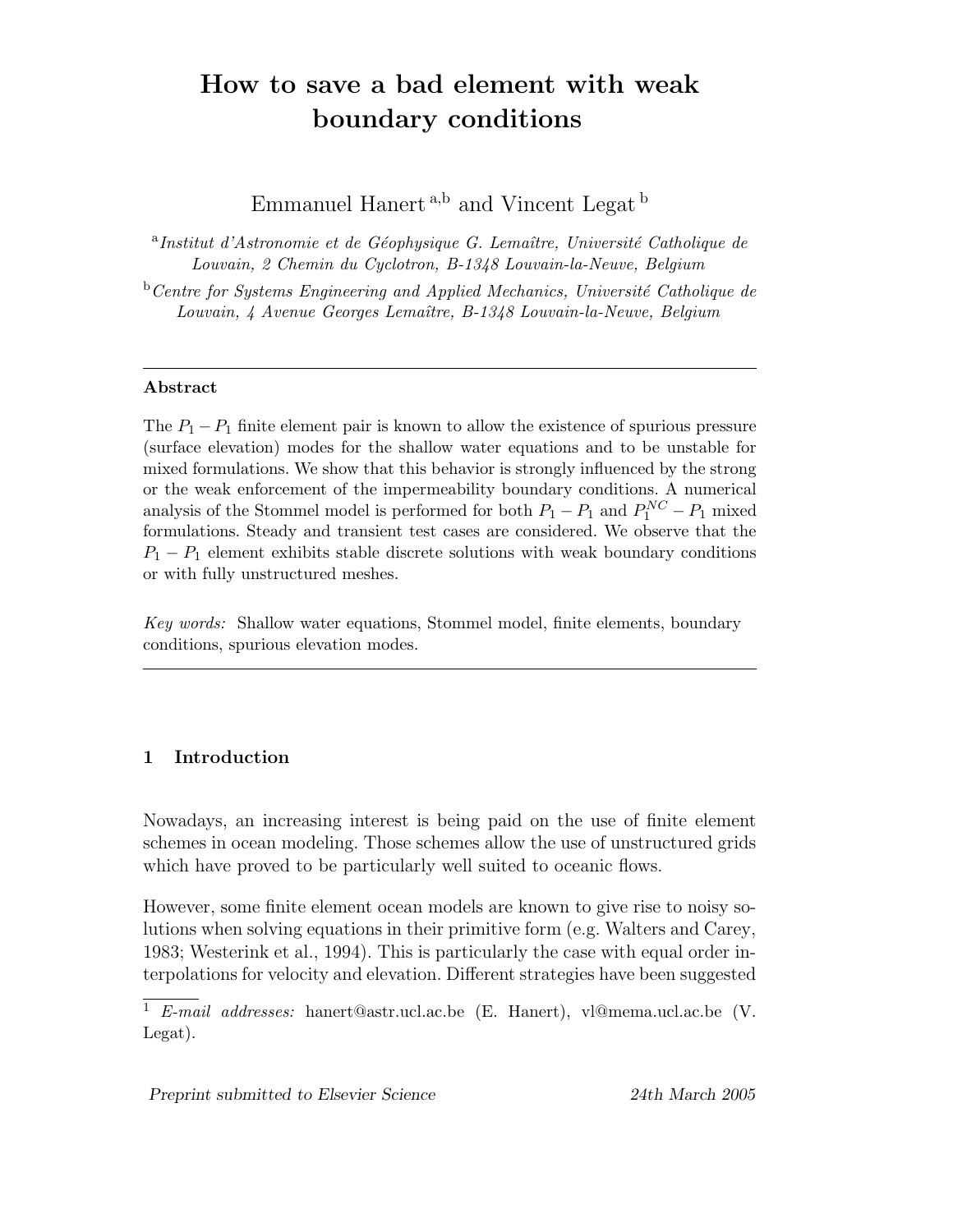to build numerical schemes that work well: mixed-order finite element interpolations (Walters, 1983), equal order elements with variables carried at set of points staggered in space (Hua and Thomasset, 1984), vorticity-divergence formulations (Staniforth and Mitchell, 1977), wave equation formulations (Lynch and Gray, 1979) and Galerkin least-squares formulations (Danilov et al., 2004).

The simplest geophysical flow model able to represent a wind-driven circulation in a closed basin with a western boundary layer is the Stommel (1948) model. It describes an incompressible, free surface flow in which the vertical pressure is hydrostatic and dissipation is linear. The model equations therefore correspond to the shallow water equations with the addition of linear friction and wind stress. The solution variables are velocity **u** and surface elevation  $\eta$ (equivalent to a pressure). Even if all inertial and viscous terms are neglected, such a model in its steady state requires to find a divergence free velocity field satisfying the momentum equations. In that case, the elevation plays the role of a Lagrange multiplier. An inf-sup condition should thus be satisfied between the finite element spaces for velocity and elevation to have a stable and convergent Galerkin approximation. It is not a Stokes problem but it exhibits similar numerical difficulties.

Even if some theoretical work is available on numerical models of the shallow water equations (Le Roux et al., 1998, 2004), the issue of determining suitable pairs of mixed interpolations is more known for the Stokes problem. Let us just recall that the success of a finite element model of the Stokes problem is strongly dependent upon the particular pair of velocity and pressure interpolations employed. In many cases, seemingly natural combinations produce violently oscillating pressures (Taylor and Hood, 1973; Hood and Taylor, 1974). The mathematical framework for understanding the behavior of mixed methods for the Stokes problem has been provided by Babuška (1971) and Brezzi (1974). The key requirement for a finite element scheme to work resides in the satisfaction of a stability condition, the so-called BB condition, which gives a compatibility criteria between discrete spaces. The constraints imposed by that condition are rather abstract but can usually be viewed as: (1) the number of pressure unknowns should be smaller than the number of velocity unknowns and (2) spurious pressure modes should be absent. Those criteria lead to reject the  $P_1 - P_1$  finite element pair whereas other pairs, like  $P_2 - P_1$ , are known to work well.

For the shallow water problem, the BB condition does not strictly apply as it is designed for the Stokes problem. However, another inf-sup condition on the discrete velocity and elevation spaces exists. This condition is not strictly equivalent to the BB condition as the mathematical properties of the Coriolis operator are different from those of the usual elliptic viscous term. For instance, the Coriolis operator is a non dissipative term, whereas the viscous operator exhibits the usual smoothing property of all diffusive terms. The non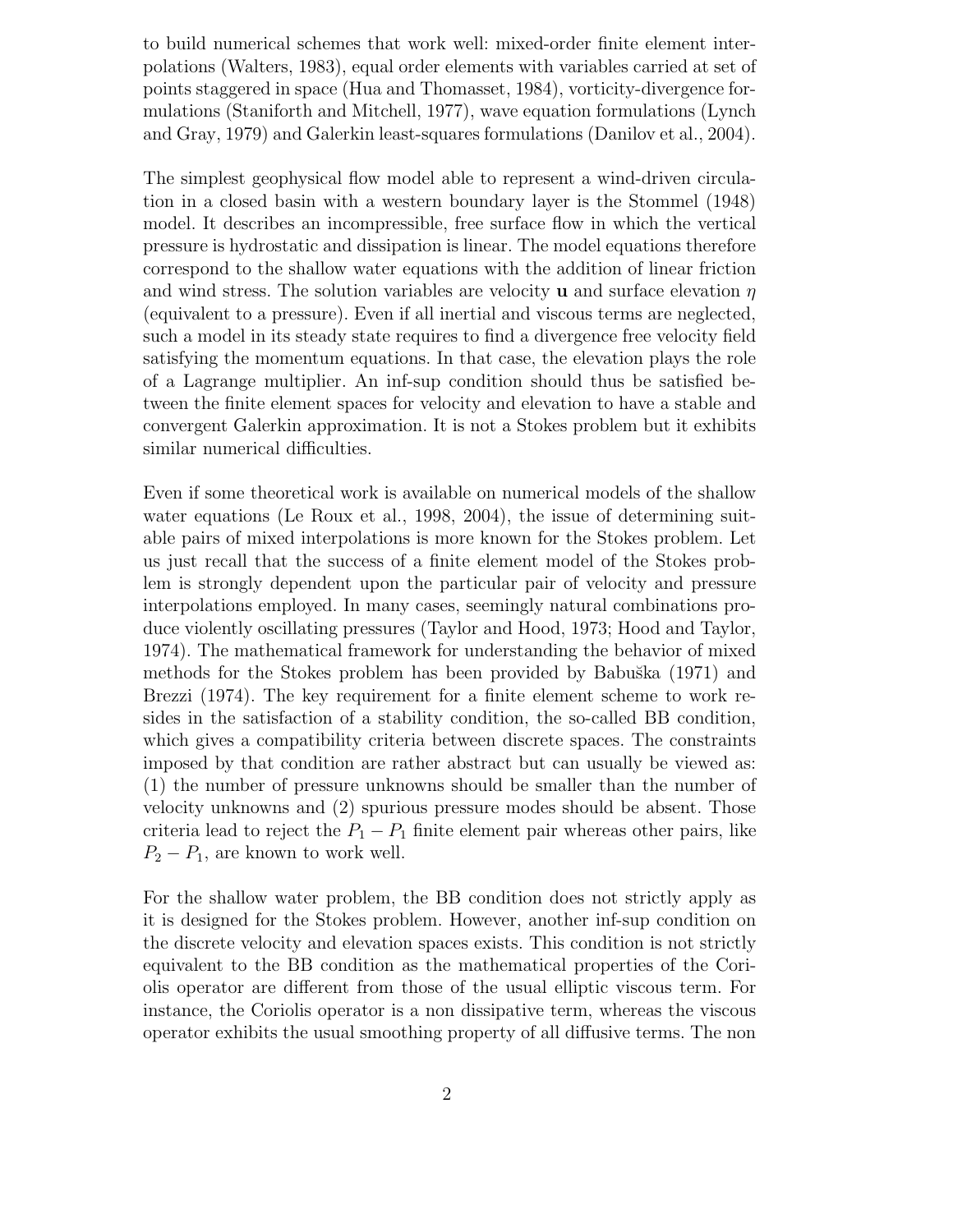satisfaction of the discrete inf-sup condition associated to the shallow water problem is linked to the existence of spurious modes and leads to reject the  $P_1 - P_1$  pair whereas  $P_1^{NC} - P_1$  (Le Roux et al., 2004) or  $RT_0$  (Miglio et al., 1999; Hanert et al., 2003) finite elements are known to work well.

In the present study, we use the Stommel model to show that finite element pairs, like  $P_1-P_1$ , which are usually discarded due to spurious elevation modes can work when enforcing boundary conditions weakly rather than strongly and when using fully unstructured meshes.

#### 2 Governing equations and mixed formulation

Let  $\Omega$  be the model domain with boundary  $\partial\Omega$ , we seek the depth-averaged velocity  $\mathbf{u}(\mathbf{x},t)$  and the surface elevation  $\eta(\mathbf{x},t)$  which are solutions of the following equations:

$$
\frac{\partial \mathbf{u}}{\partial t} + (f + \beta y)\mathbf{e}_z \times \mathbf{u} = -g\nabla \eta - \gamma \mathbf{u} + \frac{\tau^{\eta}}{\rho h},\tag{1}
$$

$$
\frac{\partial \eta}{\partial t} + h \nabla \cdot \mathbf{u} = 0, \tag{2}
$$

where  $\mathbf{x} = (x, y)$  is the spatial coordinate, h is the resting depth of the fluid which is assumed constant,  $f$  is the reference value of the Coriolis parameter,  $\beta$  is the reference value of the Coriolis parameter first derivative in the ydirection,  $e_z$  is a unit vector in the vertical direction, g is the gravitational acceleration,  $\gamma$  is a linear friction coefficient,  $\rho$  is the homogeneous density of the fluid,  $\tau^{\eta}$  is the wind stress acting on the surface of the fluid and  $\nabla$ is the two-dimensional gradient operator. Note that  $\eta$  plays a role similar to the one the pressure plays in the Navier-Stokes equations. Typically, it can be considered as the Lagrange multiplier associated to the incompressibility constraint in the steady-state case. Eqs. (1) and (2) are solved subject to nonormal flow  $(\mathbf{u} \cdot \mathbf{n} = 0 \text{ on } \partial\Omega)$  boundary conditions. A complete derivation of the Stommel model, starting from the Navier-Stokes equations, may be found in (Pedlosky, 1996).

In the steady state case, a possible weak formulation of Eqs. (1) and (2) on  $\Omega$ is the following:

Find 
$$
\mathbf{u} \in \mathcal{U}
$$
 and  $\eta \in \mathcal{H}$  such that:  
\n
$$
\langle (f + \beta y)(\mathbf{e}_z \times \mathbf{u}) \cdot \hat{\mathbf{u}} \rangle + g \langle \nabla \eta \cdot \hat{\mathbf{u}} \rangle
$$
\n
$$
+ \gamma \langle \mathbf{u} \cdot \hat{\mathbf{u}} \rangle - \langle \frac{\tau^{\eta}}{\rho h} \cdot \hat{\mathbf{u}} \rangle = 0 \quad \forall \hat{\mathbf{u}} \in \mathcal{U},
$$
\n(3)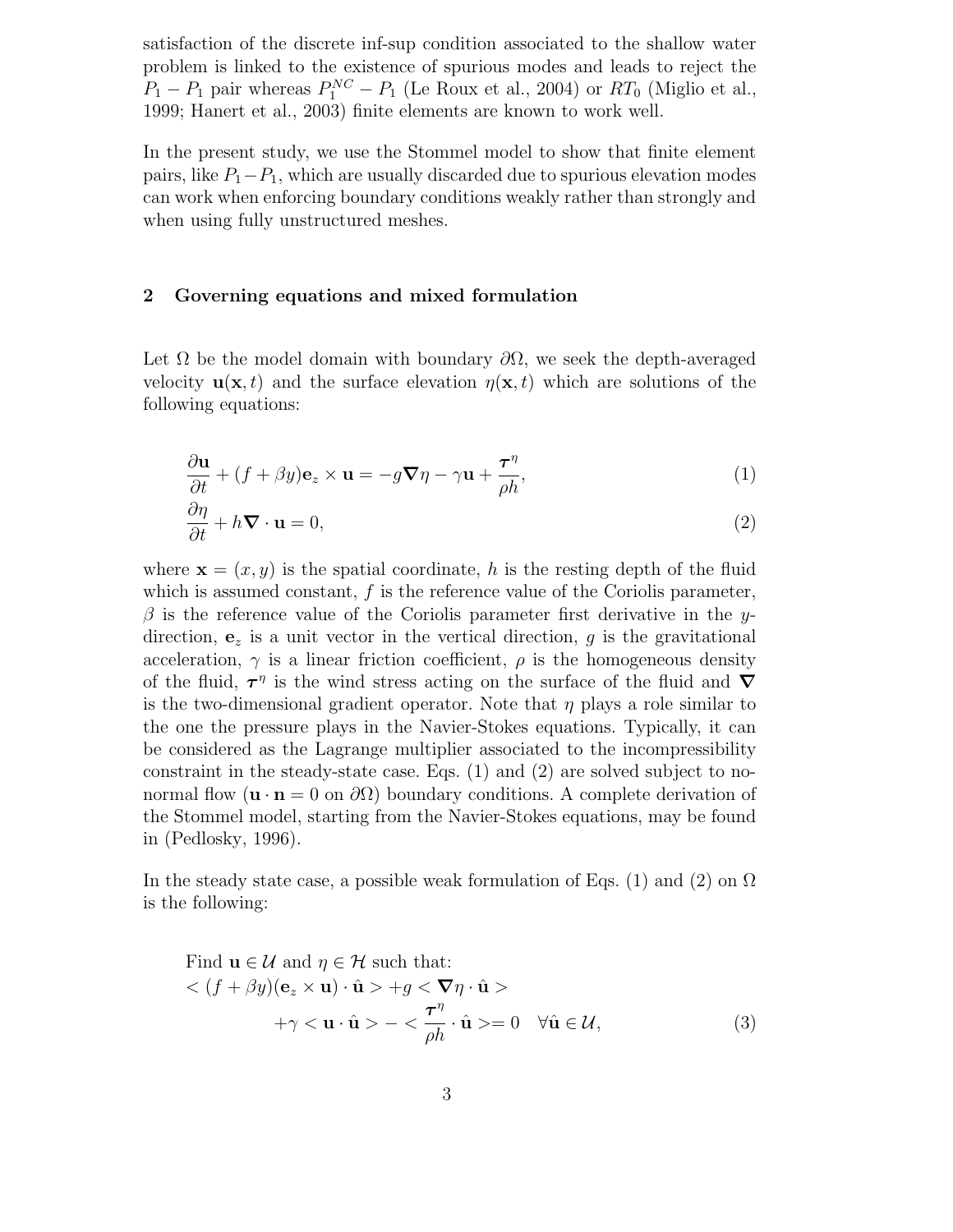$$
-h < \mathbf{u} \cdot \nabla \hat{\eta} > = 0 \quad \forall \hat{\eta} \in \mathcal{H},\tag{4}
$$

where H and U are suitable functional spaces and  $\langle . \rangle$  denotes the integral on  $\Omega$ . Considering the transient case is a classical straightforward extension. In our formulation, the divergence term is integrated by parts and the resulting boundary integral removed. Therefore, a weak impermeability constraint is already incorporated in Eq. (4). In that case, the normal component of the velocity is not exactly zero, only its integral along the boundary vanishes. We have thus the opportunity to select a functional space  $U$  containing only functions that either satisfy the boundary conditions or not. In other words, we can decide to impose the no-normal flow constraint only in a weak way (as typically natural boundary conditions are imposed in second order problems) or in the usual strong way thanks to an additional constraint on the functional space. Following the classification introduced by Collatz (1966), it is the distinction between a so-called interior method (where the boundary conditions are satisfied by the elements of the functional space but not the partial differential equations) and a *mixed method* (where neither the boundary conditions nor the partial differential equations are satisfied by the elements of the functional space). Hence we define the following functional spaces:

 $\mathcal{U}^w = {\mathbf{u} \in [L^2(\Omega)]^2},$  $\mathcal{U}^s = {\mathbf{u} \in [L^2(\Omega)]^2 \text{ and } \nabla \cdot \mathbf{u} \in L^2(\Omega) \text{ such that } \mathbf{u} \cdot \mathbf{n} = 0 \text{ on } \partial \Omega},$  $\mathcal{H} = {\eta \in H^1(\Omega) \text{ such that } < \eta > = 0},$ 

where the superscripts  $w$  and  $s$  denote weak and strong boundary conditions respectively.

We then build the discrete solutions  $\mathbf{u}^h$  and  $\eta^h$ . In this study, we focus on linear interpolations. We therefore consider  $P_1 - P_1$  and  $P_1^{NC} - P_1$  finite element approximations. Conforming  $(P_1)$  nodes are lying on the vertices of the triangulation and non-conforming  $(P_1^{NC})$  nodes are located at mid-segments. Fig. 1 shows both shape functions. The  $P_1^{NC} - P_1$  finite element pair has proved to be a very good element to solve the shallow water equations (Hua and Thomasset, 1984; Hanert et al., 2005). A chief advantage of that element is the orthogonality of non-conforming shape functions which permits to considerably reduce the computational cost of the scheme. Non-conforming interpolations are discontinuous everywhere except at mid-segments. They are thus a kind of compromise between continuous and discontinuous approximations. Such a discretization is very flexible and well suited to represent transport processes (Hanert et al., 2004).

In terms of functional spaces, we are now looking for  $\mathbf{u}^h$  which belongs to  $\mathcal{U}_{P_1}^s$ ,  $\mathcal{U}_{P_1}^w, \mathcal{U}_{P_1^{NC}}^s$  or  $\mathcal{U}_{P_1^{WC}}^w$  respectively. The elevation  $\eta^h$  always belong to the same space  $\mathcal{H}_{P_1}$ . Discrete equations are found by applying the standard Galerkin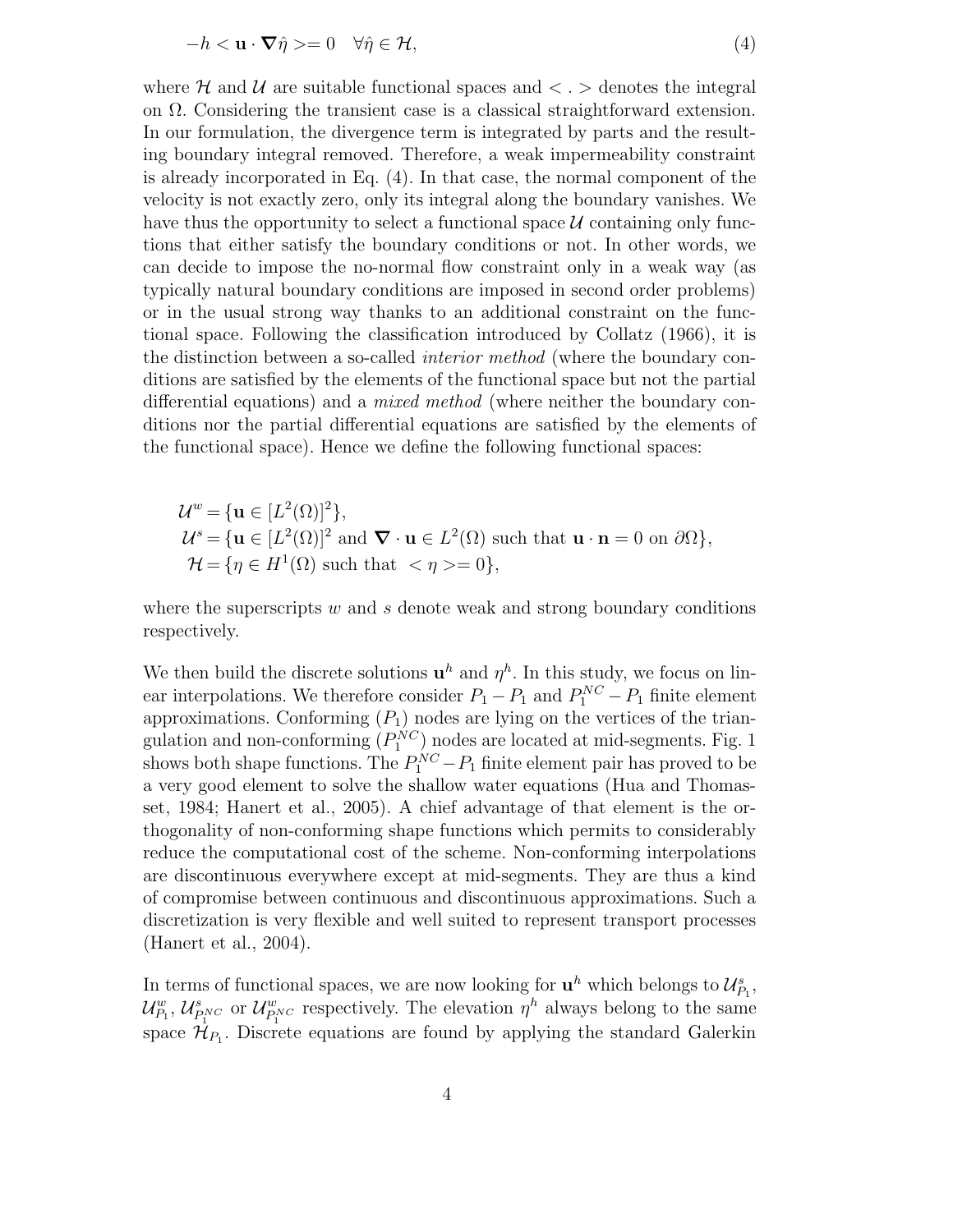

Figure 1. Linear conforming (left) and non-conforming (right) shape functions.

procedure to Eqs. (3) and (4).

For a mesh with  $M$  elements and  $N$  boundary vertices, it is usual to estimate the number of segments and vertices by  $3M/2$  and  $M/2$  respectively, if  $M \gg N$ . When the impermeability condition is strongly enforced, normal velocity degrees of freedom are constrained to zero. In that case, these variables cannot be anymore considered as degrees of freedom and, stricto sensu, the dimension of the velocity space should be decreased by the number of normal velocity nodes on the boundary  $(= N)$ . Therefore, the finite element spaces introduced previously have approximately the following dimensions:

$$
\boxed{\dim(\mathcal{U}_{P_1}^s) \approx M - N} < \boxed{\dim(\mathcal{U}_{P_1}^w) = 2 \dim(\mathcal{H}_{P_1}) \approx M}
$$
\n
$$
\frac{\wedge}{\dim(\mathcal{U}_{P_1}^s \times \mathcal{U}) \approx 3M - N} < \boxed{\dim(\mathcal{U}_{P_1}^w \times \mathcal{U}) \approx 3M}
$$

Typically the discrete inf-sup condition associated to the steady Stommel problem requires that the size of the velocity space cannot be too small with respect to the size of the elevation space. Stability of the mixed problem increases with the size of the velocity space. However, to derive the most efficient method it is required to select the smallest velocity functional space that ensures stability (Brezzi and Fortin, 1991). To circumvent such a condition, it is possible to use a stabilized least-square Petrov-Galerkin formulation (Hughes et al., 1986) defined as follows:

Find 
$$
\mathbf{u} \in \mathcal{U}
$$
 and  $\eta \in \mathcal{H}$  such that:  
\n
$$
\langle (f + \beta y)(\mathbf{e}_z \times \mathbf{u}) \cdot \hat{\mathbf{u}} \rangle + g \langle \nabla \eta \cdot \hat{\mathbf{u}} \rangle
$$
\n
$$
+ \gamma \langle \mathbf{u} \cdot \hat{\mathbf{u}} \rangle - \langle \frac{\tau^{\eta}}{\rho h} \cdot \hat{\mathbf{u}} \rangle = 0 \quad \forall \hat{\mathbf{u}} \in \mathcal{U},
$$
\n
$$
-h \langle \mathbf{u} \cdot \nabla \hat{\eta} \rangle + \varepsilon \langle (f + \beta y)(\mathbf{e}_z \times \mathbf{u}) \cdot \nabla \hat{\eta} \rangle + \varepsilon g \langle \nabla \eta \cdot \nabla \hat{\eta} \rangle
$$
\n(5)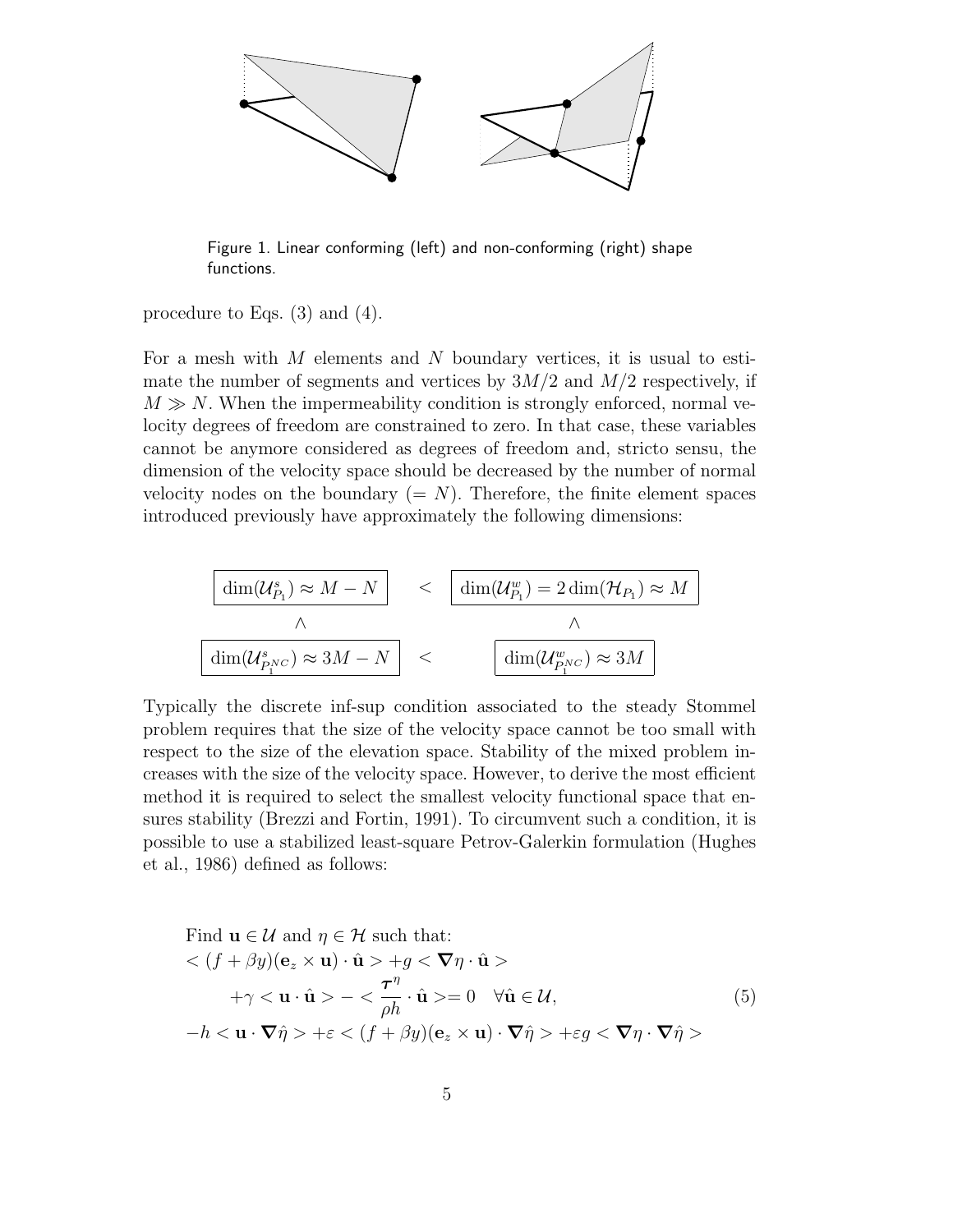$$
+\varepsilon \gamma < \mathbf{u} \cdot \nabla \hat{\eta} > +\varepsilon < \frac{\tau^{\eta}}{\rho h} \cdot \nabla \hat{\eta} > = 0 \quad \forall \hat{\eta} \in \mathcal{H},\tag{6}
$$

where the coefficient  $\varepsilon$  fixes the importance of the stabilization term versus the continuity equation. That formulation permits to enhance stability without upsetting consistency. Brezzi and Douglas (1988) proved that the error introduced by the additional term is minimal under the condition that  $\varepsilon = \mathcal{O}(d^2)$ , where d is the element size.

#### 3 Steady problem

We first consider the numerical resolution of the steady Stommel problem with  $P_1 - P_1$  and  $P_1^{NC} - P_1$  finite elements. Boundary conditions are weakly and strongly enforced. The computational domain is the interval  $[0, L] \times [0, L]$ where  $L = 10^6$  m. The physical parameters f,  $\beta$ , g,  $\gamma$ ,  $\rho$  and h are respectively set to  $10^{-4}$  s<sup>-1</sup>,  $10^{-11}$  m<sup>-1</sup>s<sup>-1</sup>,  $10$  m<sup>2</sup>s<sup>-1</sup>,  $10^{-6}$  s<sup>-1</sup>, 1000 kg m<sup>-3</sup> and 1000 m. The wind field has the following expression:

$$
\tau^{\eta} = \begin{pmatrix} 0.2\sin(y - L/2) \\ 0 \end{pmatrix} \text{ kg m}^{-1} \text{s}^{-2}.
$$

The values of the physical parameters are realistic in the context of ocean modeling.

An illustration of the numerical solution obtained with the  $P_1^{NC} - P_1$  finite element pair when imposing weak boundary conditions in given in Fig. 2. In that case, both schemes are working well. When enforcing boundary conditions strongly, the  $P_1^{NC} - P_1$  scheme is still working well whereas it is impossible to obtain a discrete solution with the  $P_1 - P_1$  scheme as the discrete matrix becomes singular. For the latter scheme, a stabilized least-squares Petrov-Galerkin formulation has to be used to obtain an acceptable solution.

As there is an analytical solution to the steady Stommel problem (Mushgrave, 1985), it is possible to compute the  $L_2$ -error on the numerical solution. Fig. 3 shows the error on the elevation field when using the  $P_1-P_1$  scheme with weak boundary conditions, the stabilized  $P_1-P_1$  scheme with strong boundary conditions and the  $P_1^{NC} - P_1$  scheme with strong and weak boundary conditions. The physical parameters are the same as previously. As expected, all schemes show quadratic convergence rates.

For the  $P_1-P_1$  scheme, a weak enforcement of boundary conditions is more accurate than stabilizing the scheme and imposing boundary conditions strongly.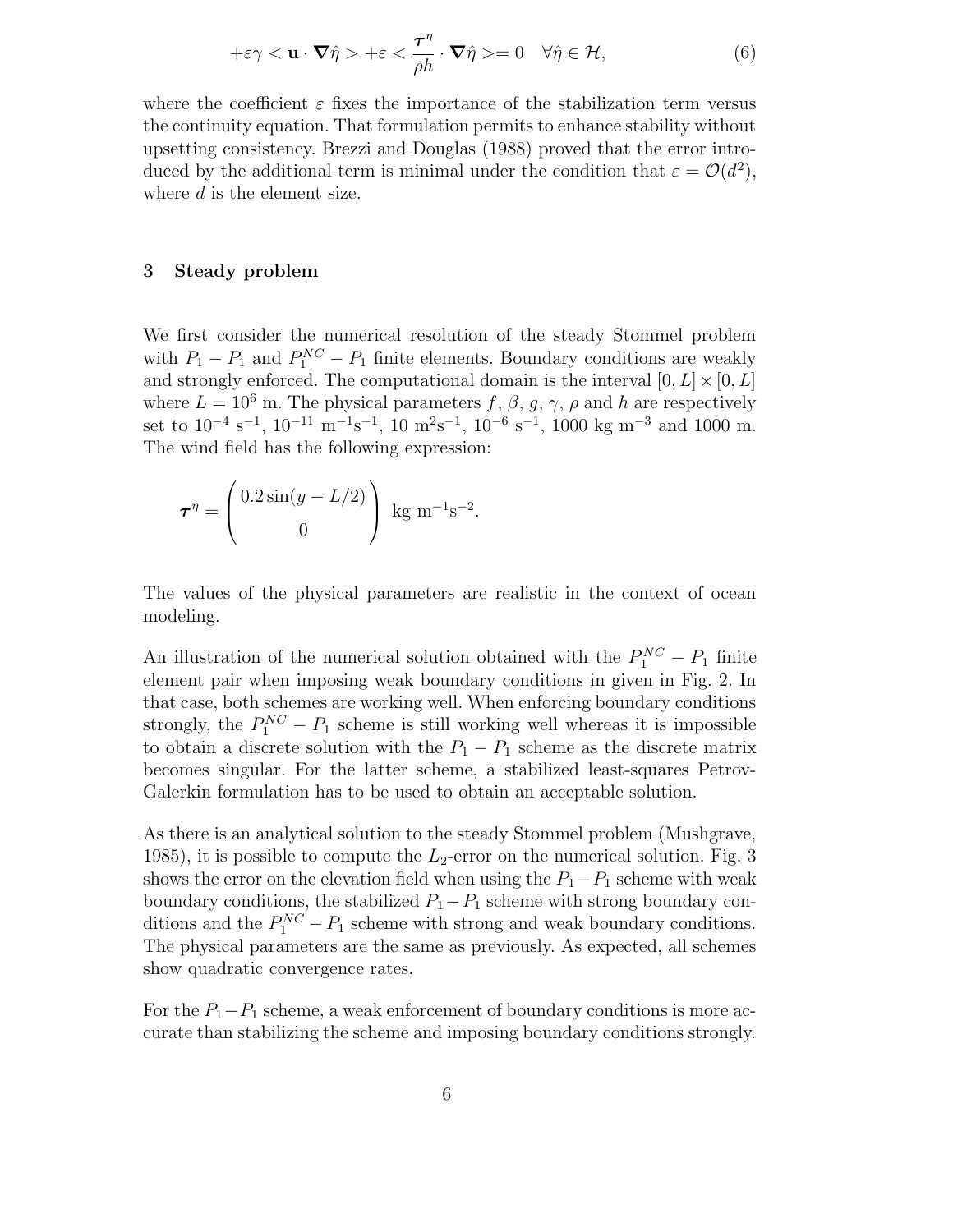

Figure 2. Steady state elevation field obtained with the  $P_1^{NC} - P_1$ (right) finite element scheme. No normal flow boundary conditions are weakly imposed. The grid is structured and composed of 2048 biased right isocele triangles (left). The contour interval is 0.0048 m.

This is due to the stabilization procedure which amounts to put a consistent diffusion term in the mass equation. That term yields a coupling of neighboring elevation unknowns, and consequently has a smoothing effect. The gain of stability is thus obtained at the cost of a greater numerical error.

For the  $P_1^{NC} - P_1$  scheme, it appears to be a better strategy to apply boundary conditions in the usual strong way. As we have approximately six times more velocity nodal values than elevation nodal values, the scheme is stable with strong and weak boundary conditions. Therefore, enforcing boundary conditions strongly decreases the ratio between the number of velocity and elevation degrees of freedom. This ratio then goes toward the optimal value, just on the edge of stability. In simple words, this results in a decrease of the stability and an increase of the accuracy of the numerical solution. As we have more velocity degrees of freedom with the  $P_1^{NC} - P_1$  element than with the  $P_1 - P_1$  element, we always observe a better accuracy with the former when using the same mesh. On the other hand, the opposite conclusion is observed when both schemes have the same number of degrees of freedom.

As for the Stokes problem, the violation of a discrete inf-sup condition is associated with the existence of spurious elevation (pressure) modes. These modes are non constant eigenvectors lying in the null space of the discrete gradient operator. They are thus such that  $\mathbf{u} = 0$  and  $\nabla \eta = 0$  for non trivial  $\eta$  (Walters and Carey, 1983, 1984). For elements not respecting the discrete inf-sup condition, a zero discrete elevation gradient does not guarantee that the discrete elevation is constant. Solution uniqueness is lost as any multiple of a spurious mode can be added to any solution of the discrete equations and still satisfy them.

The existence of spurious elevation modes can be assessed by computing the dimension of the null space of the discrete gradient operator. Such an analysis has been performed by Le Roux et al. (2004) for various finite element pairs but only with strong boundary conditions and uniform grids. Following the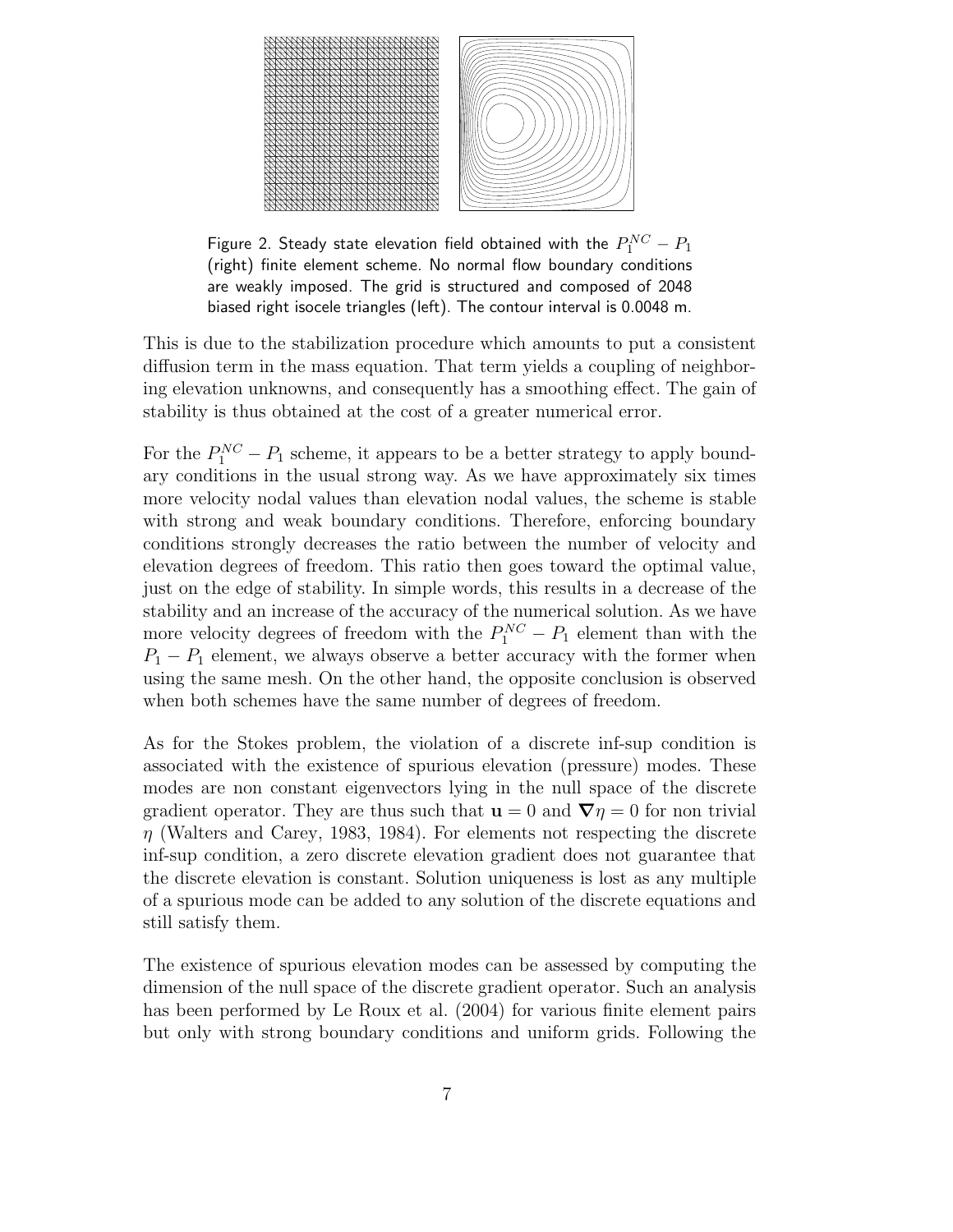

Figure 3.  $L_2$ -error on the elevation field with different uniform meshes for the  $P_1 - P_1$  (left) and  $P_1^{NC} - P_1$  (right) finite element schemes with strong  $(x)$  and weak  $( \circ )$  boundary conditions. The convergence rate is quadratic in each case.

same approach, we present results for the  $P_1 - P_1$  and  $P_1^{NC} - P_1$  schemes with strong and weak boundary conditions in Fig. 4. It is particularly interesting to note the discrepancy in observations for structured-uniform, structureddistorted and unstructured meshes.

Among the schemes examined, only the  $P_1-P_1$  finite element pair with strong boundary conditions can exhibit spurious elevation modes. For uniform and distorted structured meshes, the dimension of the null space of the discrete gradient operator is greater than one. This observation is independent of the size of the mesh. It is interesting to note that when using an unstructured mesh, spurious elevation modes are absent and, one is able to obtain a discrete solution. For all the other finite element schemes, we have one eigenvector, the hydrostatic mode, which can be simply considered as the undetermined constant elevation associated with the resolution of the governing equations.

#### 4 Transient problem

When solving the transient equations, the continuity equation is no longer a constraint on the velocity field but a prognostic equation for the elevation. As a result, it is not clear that a discrete inf-sup condition applies. However, spurious elevation modes are still an issue and the selected finite element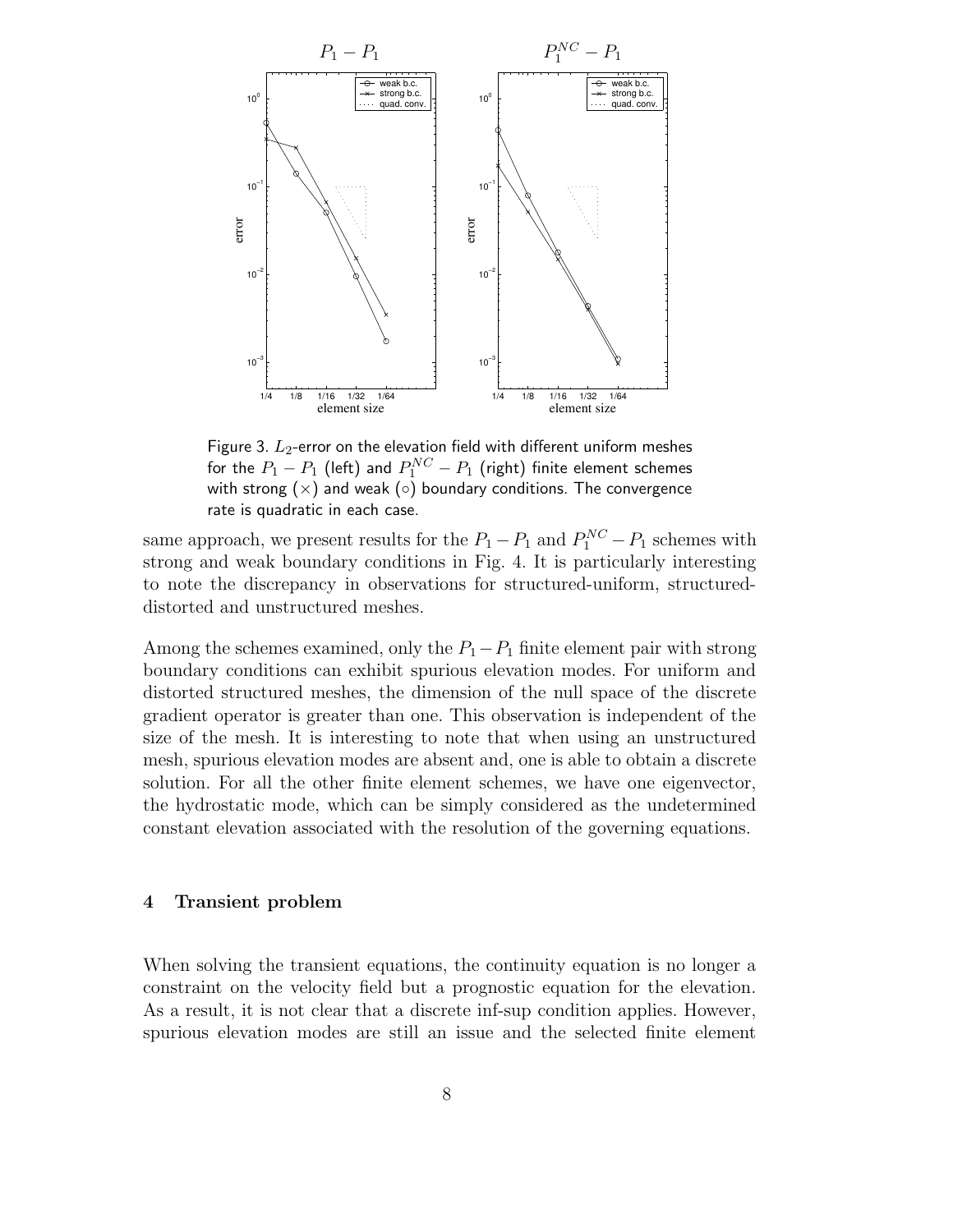

Figure 4. Dimension the discrete gradient null space for the  $P_1 - P_1$ and  $P_1^{NC}-P_1$  finite element schemes when using strong and weak boundary conditions.

scheme should not allow their existence.

As an illustration of a transient problem, we consider the propagation of slow Rossby modes. The particular case of an equatorial Rossby soliton (Boyd, 1980) is examined. Rossby waves are slow propagating waves that play an important role in geophysical flows as they carry a significant amount of energy. Equatorial Rossby soliton are Rossby waves confined to a narrow band about the equator by the Coriolis force. To accurately represent those waves, a nonlinear model should be used. However, in the present experiment, we only want to assess the different numerical models and see if they allow the existence of spurious elevation modes. For the sake of simplicity, we therefore consider a linear model.

The simulations are run as reduced gravity models with parameters set to correspond to the first internal vertical mode of a baroclinic model. There is no bottom drag and wind forcing. The reduced gravity, mean depth and Coriolis parameters are taken as  $g' = 4 \times 10^{-2}$  ms<sup>-2</sup>,  $h = 100$  m,  $f = 0$  s<sup>-1</sup> and  $\beta = 10^{-11} \text{ m}^{-1} \text{s}^{-1}$  respectively. Those values yield a time scale (T) of 41 h, a length scale (L) of 296 km and a velocity scale (U) of 2 ms<sup>-1</sup>. The scaling factors are defined as

$$
L = \frac{a}{E^{1/4}}, \quad T = \frac{E^{1/4}}{2\Omega}, \quad U = \sqrt{g'h},
$$

where E is the so-called Lamb parameter (Boyd, 1980) defined as  $E = 4\Omega^2 a^2/(g'h)$ .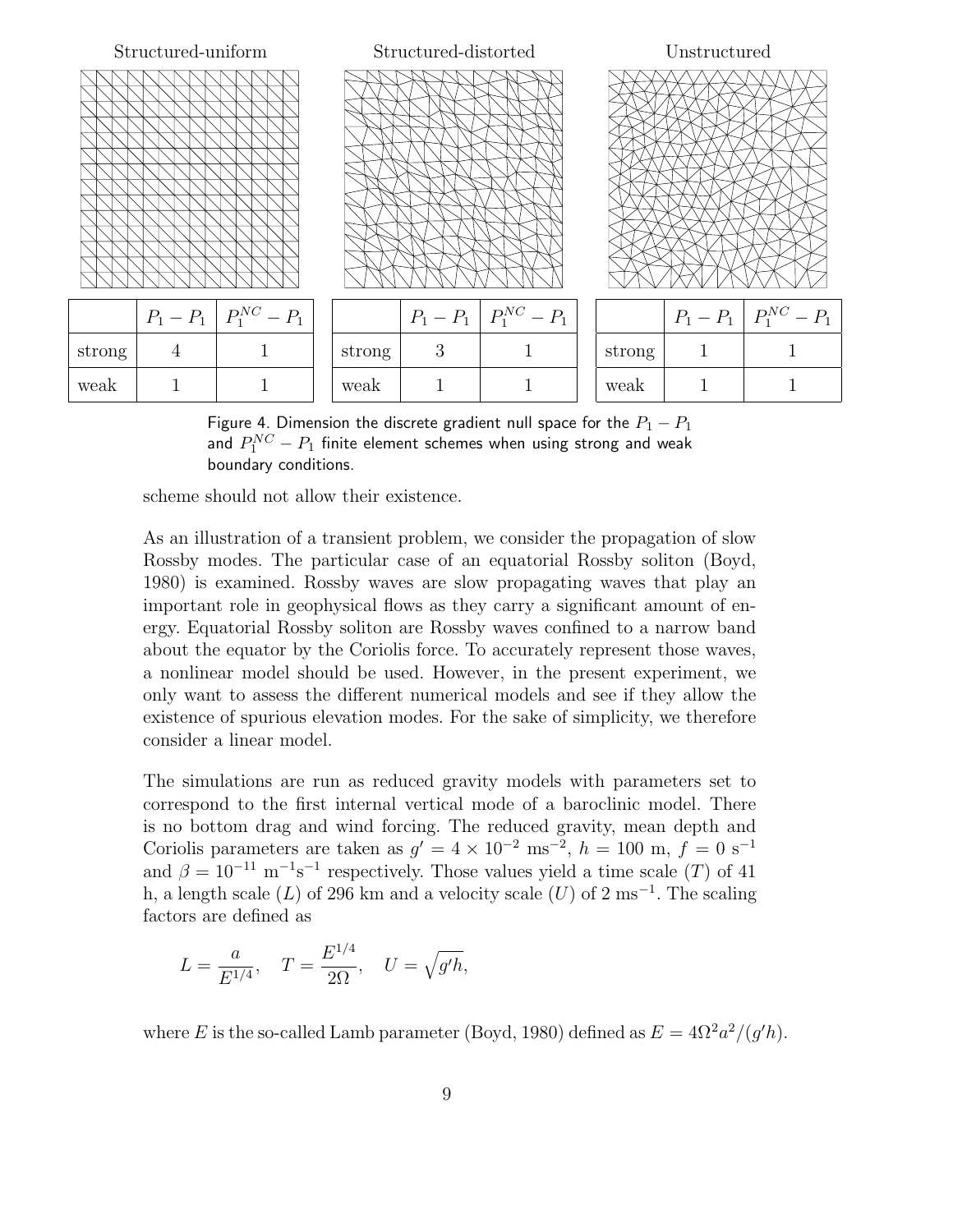The parameters  $a = 6.3 \times 10^6$  m and  $\Omega = 7.27 \times 10^{-5}$  s<sup>-1</sup> respectively denote the radius of the Earth and the angular frequency of the Earth rotation.

The rectangular domain extent is  $32L \times 8L$ . Simulations are performed on structured-uniform and unstructured meshes (Fig. 5a). In each case, the element size is approximately  $L/3$ . The same initial conditions as those introduced by Boyd (1980) are prescribed (Fig. 5b). The model equations are discretized in time with a second-order, centered in time, Crank-Nicolson implicit scheme. The time step is set to  $T/4$ .

At the beginning of the integration, the soliton loses approximately 5% of its amplitude which propagates eastward as an equatorial Kelvin wave. This is due to the initial condition that is not exactly a solitary wave. Meanwhile, the soliton propagates westward at approximately the same speed for all numerical schemes. The amplitude of the soliton decreases during propagation because nonlinear terms have been neglected. With a nonlinear model, the amplitude would stay almost constant during propagation. The elevation fields obtained after 32 nondimensional time units when using structured and unstructrured meshes are shown in Fig. 6 and Fig. 7 respectively. We consider  $P_1 - P_1$  and  $P_1^{NC} - P_1$  finite elements with strong and weak boundary conditions as well as stabilized  $P_1 - P_1$  finite elements with strong boundary conditions.

On a structured mesh, the  $P_1 - P_1$  scheme with strong boundary conditions is the only to produce a solution polluted by spurious oscillations. A stabilization is therefore required to obtain an acceptable solution. Other schemes, including  $P_1 - P_1$  with weak boundary conditions, give good results. When using an unstructured mesh, even the  $P_1 - P_1$  scheme with strong boundary conditions does not exhibit spurious oscillations. In that case, all schemes work well without stabilization procedures. Such a change in the numerical behavior when going from a structured to an unstructured mesh is due to the null space of the discrete gradient operator. As shown previously, the dimension of the latter is greater than one in the structured case and equal to one in the unstructured case.

As shown in Fig. 8, a weak imposition of boundary conditions does not assure that the normal component of the velocity field is zero on each boundary node. We present a close-up view of the velocity field in the soliton, just above the lower boundary. The  $P_1 - P_1$  finite element scheme has been used with weak and strong boundary conditions. As expected, the normal velocity on the boundary is not exactly zero while the impermeability constraint is weakly enforced. This might be a problem if an accurate representation of the flow on the boundaries is required. However in oceanic or coastal flows, the position of the boundaries is not precisely known as the coastline has a fractal geometry. Moreover, the separation between land and sea may change in time due to flooding and drying processes. Therefore, a weak imposition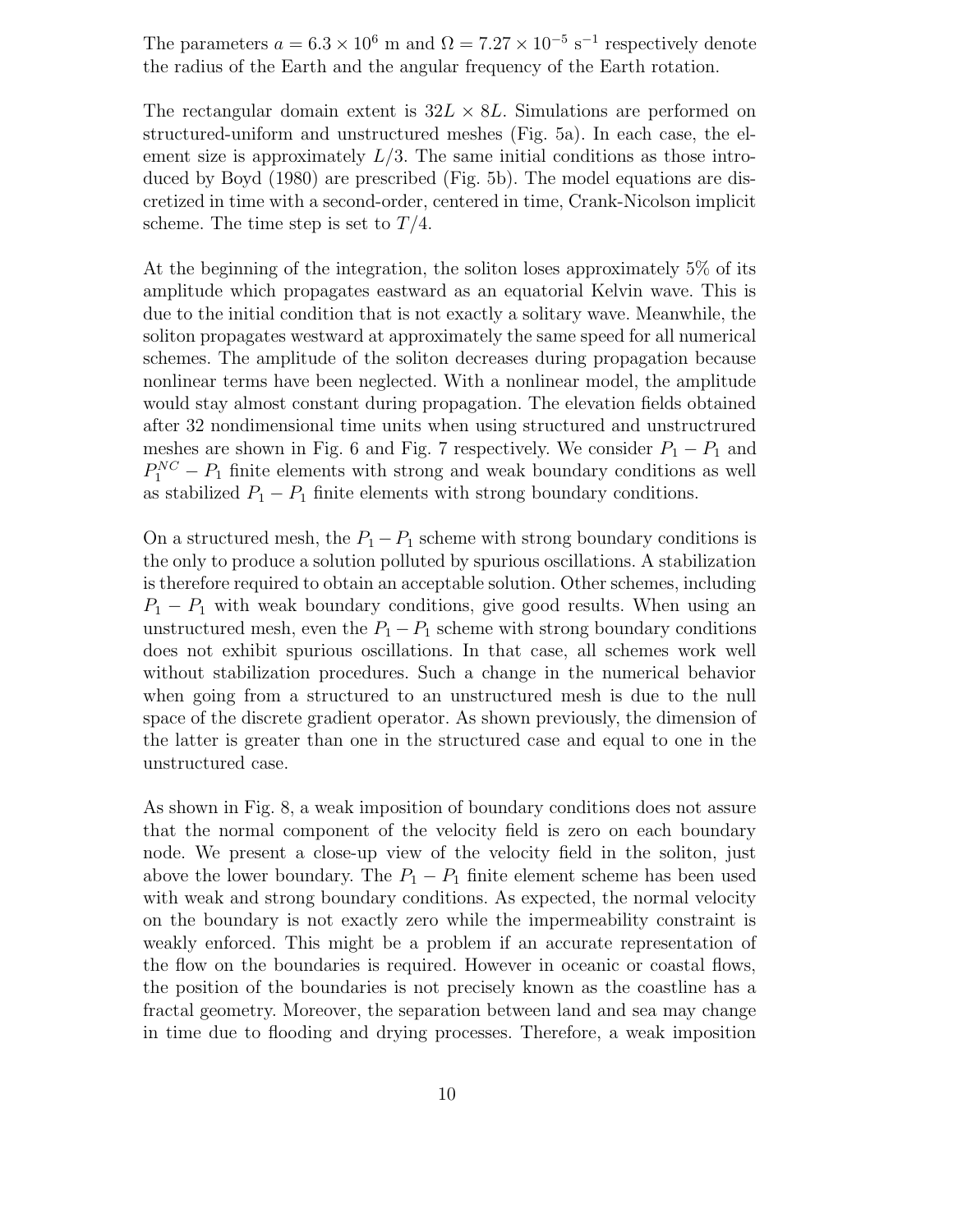

Figure 5. (a) Structured and unstructured meshes used in the equatorial Rossby soliton experiment. (b) Isolines of the elevation field at initial time. The contour interval is 0.0154 m.

of boundary conditions is justified for such applications. It should also be pointed out that, on a curved domain, when the velocity field is approximated with  $P_1$  shape functions, the impermeability constraint is also approximatively satisfied. Indeed, in that case velocity nodes are lying on the vertices and it is not possible to define a normal vector on these nodes in a unique way.

### 5 Conclusions

When solving the shallow water equations, the way to impose the impermeability boundary condition has a crucial impact on the numerical solution. Indeed, some finite element pairs, like  $P_1 - P_1$ , which are usually discarded due to spurious elevation modes, work well when boundary conditions are weakly enforced. In that case, spurious elevation modes are absent. On the other hand, for finite element pairs like  $P_1^{NC} - P_1$ , where there are much more velocity than elevation nodes, better results are obtained with strong boundary conditions.

Finally, we have to emphasize that we neglect viscous and transport terms in the simplified model. It is not straightforward to directly extrapolate our conclusions to the full non-linear model. However, such an extrapolation is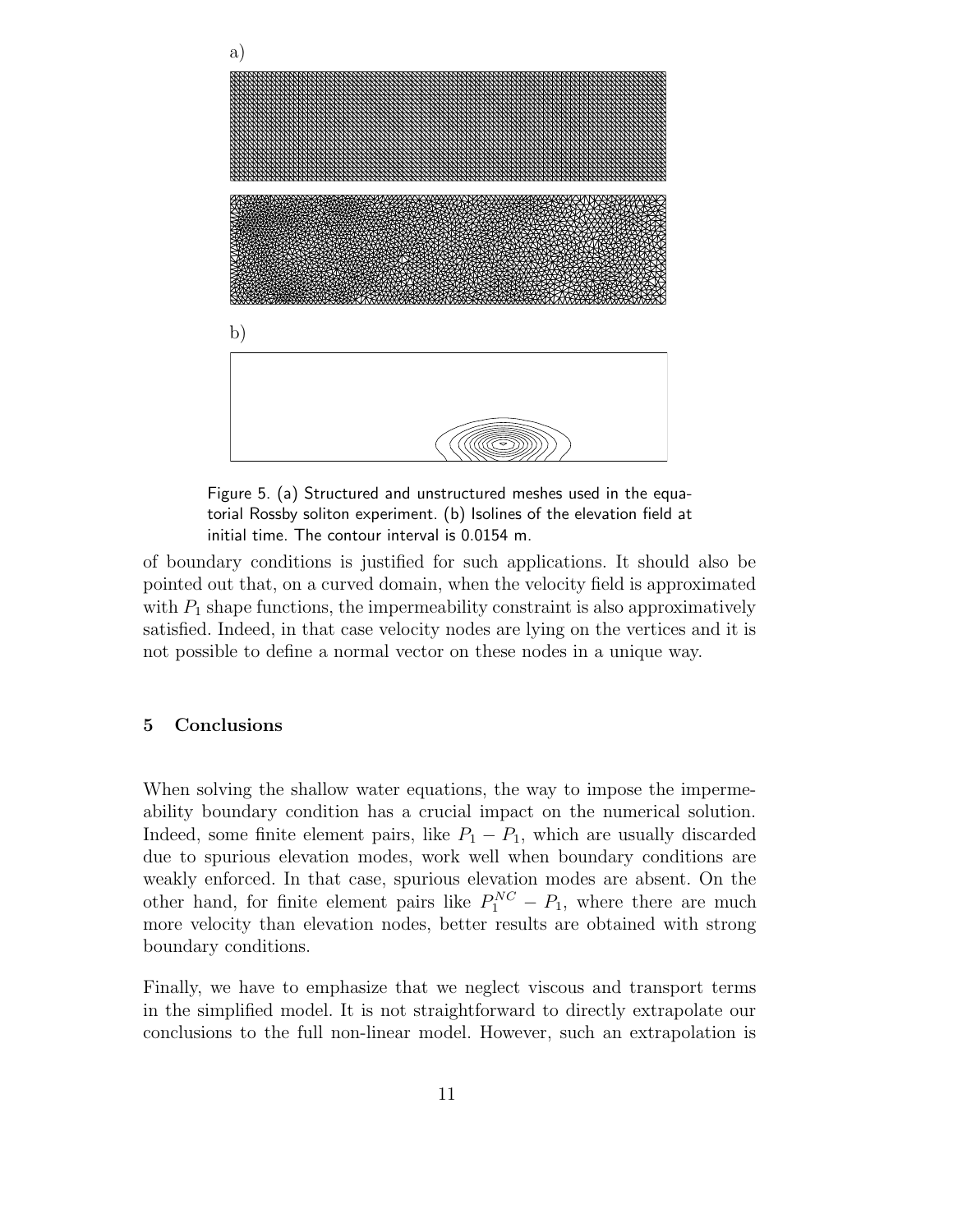

## $\mathcal{P}_1 - \mathcal{P}_1$  strong stabilized



### $P_1 - P_1$  weak











Figure 6. Elevation field after 55 days (32T) for the  $P_1 - P_1$  and  $P_1^{NC}\!-\!P_1$  finite element schemes when using strong and weak boundary conditions. The contour interval is the same as in Fig. 5. The mesh is structured uniform.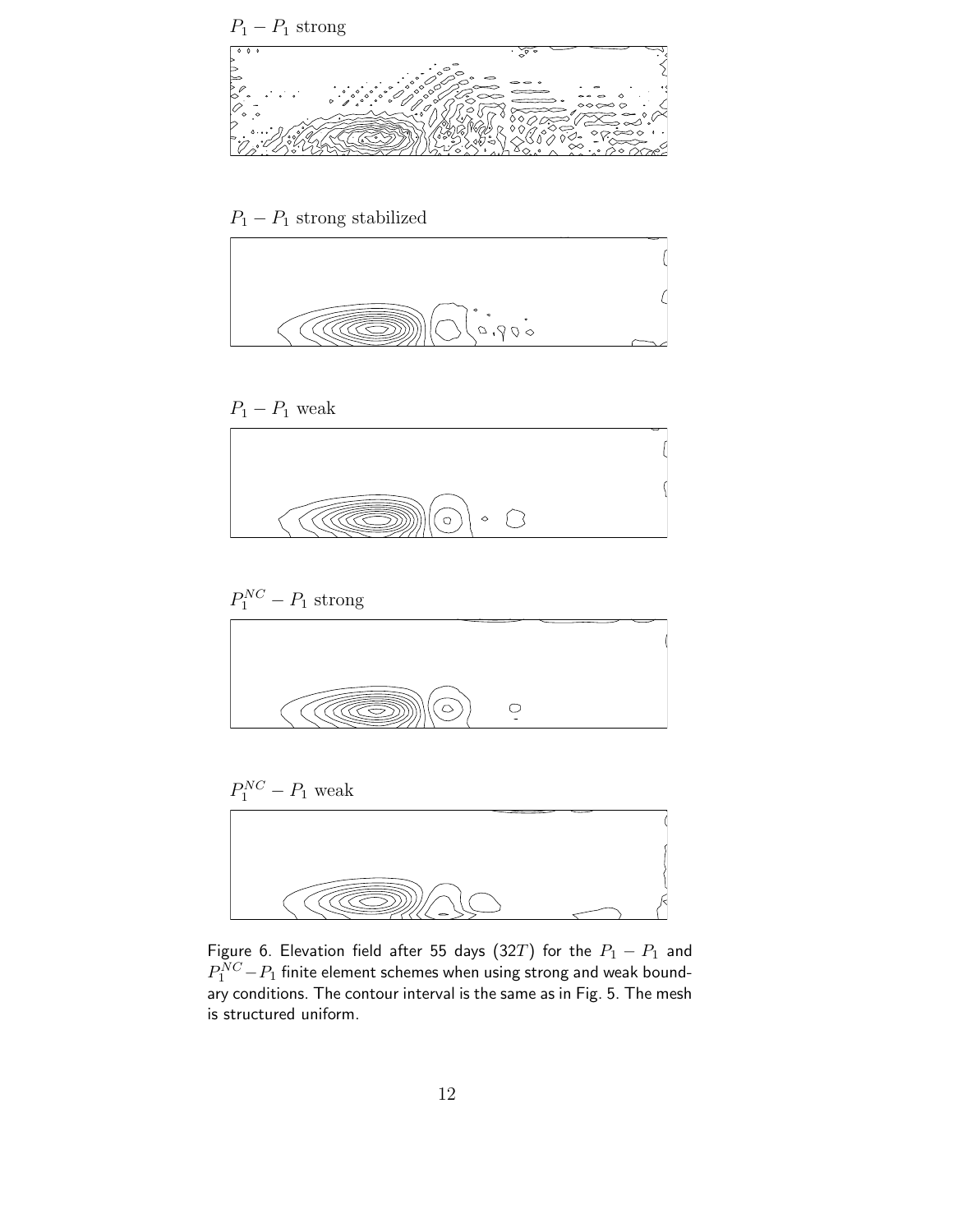



# $\mathcal{P}_1 - \mathcal{P}_1$  strong stabilized



### $P_1 - P_1$  weak



## $P_1^{NC} - P_1$  strong





Figure 7. Same as Fig. 6 except that the mesh is unstructured.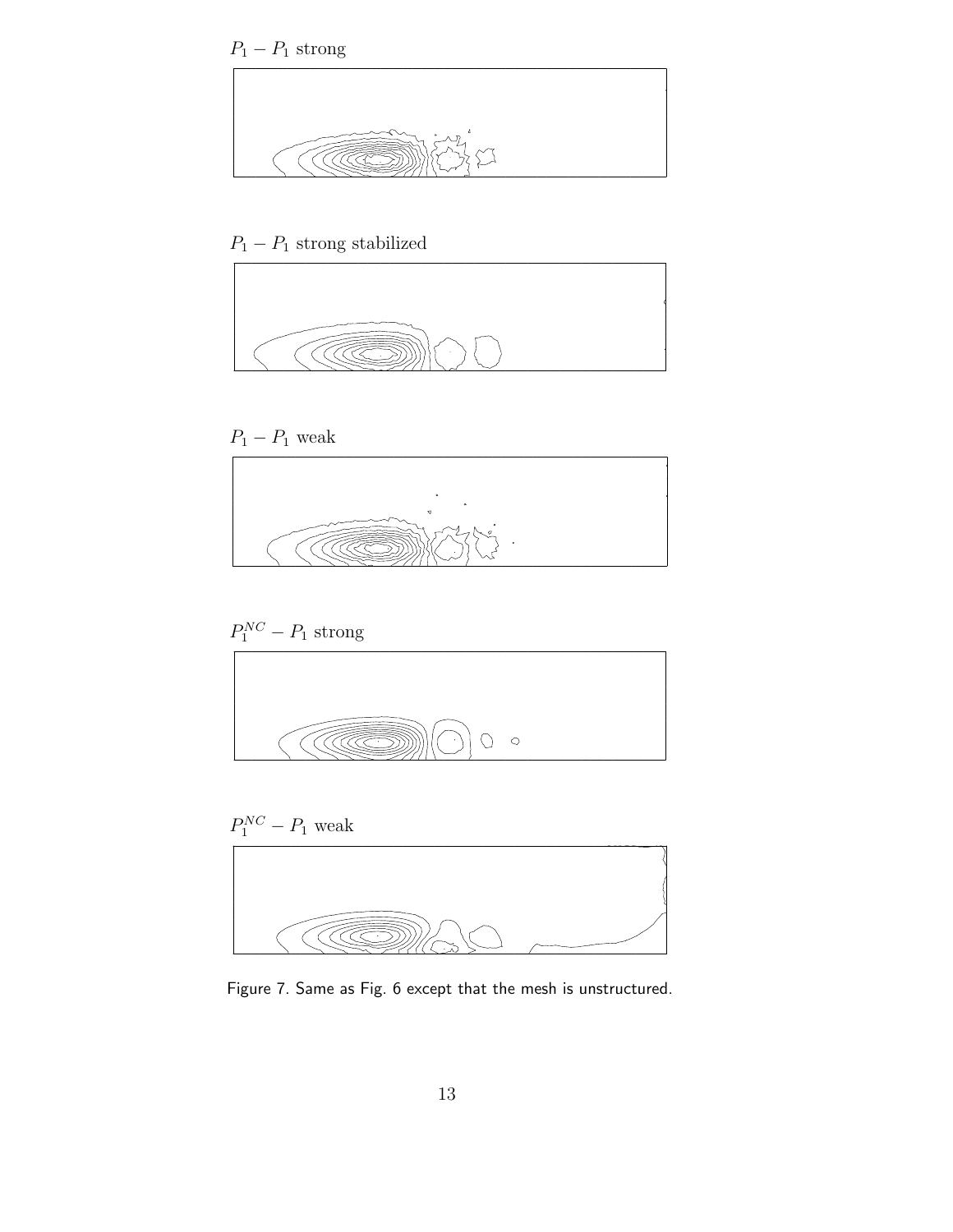





Figure 8. Close-up view of the velocity field after 55 days (32T) in the soliton, just above the lower boundary. Solutions are obtained with the  $P_1 - P_1$  finite element scheme using strong and weak boundary conditions. The mesh is unstructured.

often used for the Navier-Stokes equations to apply theoretical results valid for the Stokes problem. Therefore, we expect that the same numerical observations appear for the Stokes problem. Indeed, the  $P_1 - P_1$  finite element pair should provide a stable and convergent behaviour for Navier-Stokes equations when the boundary conditions are applied in a suitable weak form. The last open question is how is it possible to implement weak Dirichlet boundary conditions for Navier-Stokes equations without deteriorating the global accuracy.

### Acknowledgements

Emmanuel Hanert is Postdoctoral Researcher with the Belgian National Fund for Scientific Research (FNRS). The curiosity and the help of Adrien Leygue and all the students registrated in 2003-2004 to the UCL-course MECA2120 "Introduction to Finite Elements" is gratefully acknowledged. The present study was carried out within the scope of the project "A second-generation model of the ocean system", which is funded by the *Communauté Française de* Belgique, as Actions de Recherche Concertées, under the contract ARC 04/09-316. This work is a contribution to the development of SLIM, the Secondgeneration Louvain-la-neuve Ice-ocean Model.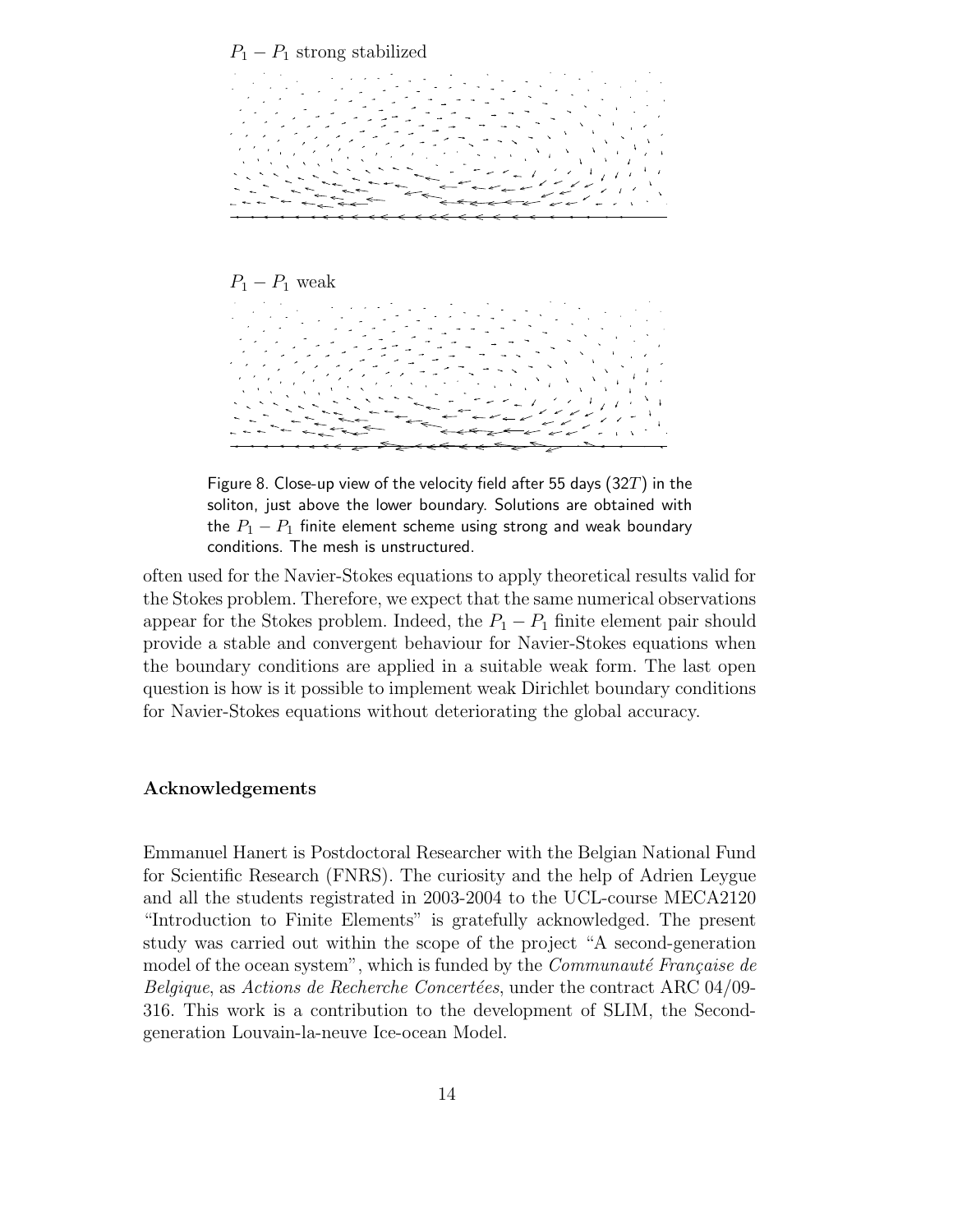### References

- Babu˘ska, I., 1971. Error bounds for finite element methods. Numerische Mathematik 16, 322–333.
- Boyd, J.P., 1980. Equatorial solitary waves. Part I: Rossby solitons. Journal of Physical Oceanography 10, 1699–1717.
- Brezzi, F., 1974. On the existence, uniqueness and approximation of saddle point problems arising from Lagrangian multipliers. R.A.I.R.O. Analyse Numérique 8, 129–151.
- Brezzi, F., Douglas, J., 1988. Stabilized mixed methods for the Stokes problem. Numerische Mathematik 53, 225–235.
- Brezzi, F., Fortin, M., 1991. Mixed and Hybrid Finite Element Methods. No. 15 in Springer Series in Computational Mathematics. Springer-Verlag.
- Collatz, L., 1966. The Numerical Treatment of Differential Equations. Springer-Verlag.
- Danilov, S., Kivman, G., Schröter, J., 2004. A finite element ocean model: Principles and evaluation. Ocean Modelling 6, 125–150.
- Hanert, E., Le Roux, D.Y., Legat, V., Deleersnijder, E., 2004. Advection schemes for unstructured grid ocean modelling. Ocean Modelling 7, 39–58.
- Hanert, E., Le Roux, D.Y., Legat, V., Deleersnijder, E., 2005. An efficient Eulerian finite element method for the shallow water equations. Ocean Modelling, in press.
- Hanert, E., Legat, V., Deleersnijder, E., 2003. A comparison of three finite elements to solve the linear shallow water equations. Ocean Modelling 5, 17–35.
- Hood, P., Taylor, C., 1974. Navier-Stokes equations using mixed interpolations. In: Oden, J.T., Zienkiewicz, O.C., Gallagher, R.H., Taylor, C. (Eds.), Finite Element Methods in Flow Problems. University of Alabama Press, pp. 121–132.
- Hua, B.L., Thomasset, F., 1984. A noise-free finite element scheme for the two-layer shallow water equations. Tellus 36A, 157–165.
- Hughes, T.J.R., Franca, L.P., Balestra, M., 1986. A new finite element formulation for computational fluid dynamics: V. Circumventing the Babuška-Brezzi condition: A stable Petrov-Galerkin formulation of the stokes problem accomodating equal-order interpolations. Computer Methods in Applied Mechanics and Engineering 59, 85–99.
- Le Roux, D.Y., Sene, A., Rostand, V., Hanert, E., 2004. On some spurious modes issues in shallow water models using a linear algebra approach. Ocean Modelling, in press.
- Le Roux, D.Y., Staniforth, A., Lin, C.A., 1998. Finite elements for shallowwater equation ocean models. Monthly Weather Review 126:7, 1931–1951.
- Lynch, D.R., Gray, W.G., 1979. A wave equation model for finite-element tidal computations. Computers and Fluids 7, 207–228.
- Miglio, E., Quarteroni, A., Saleri, F., 1999. Finite element approximation of quasi-3D shallow water equations. Computer Methods in Applied Mechanics